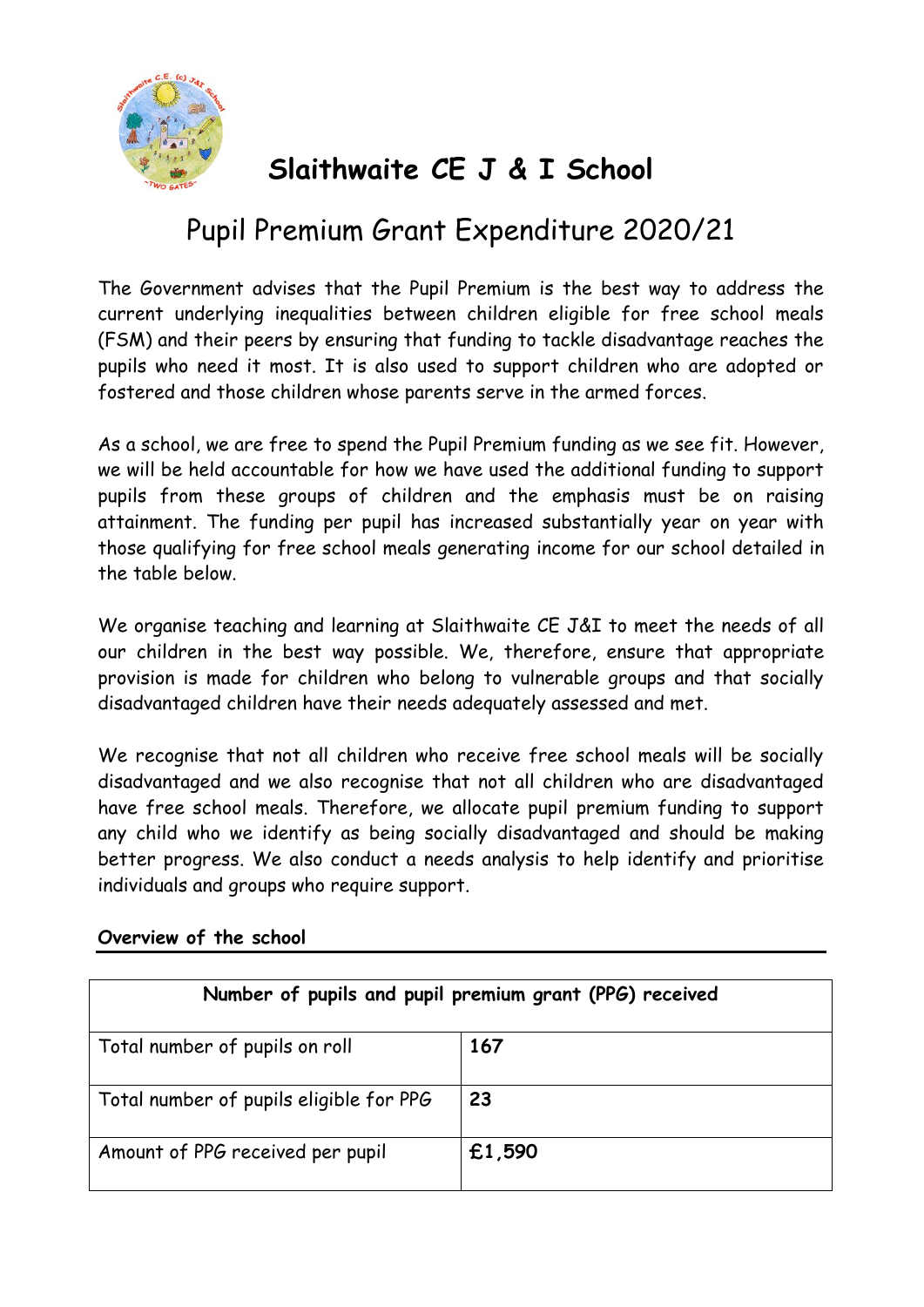#### **Summary of PPG spending 2020/21**

## **Objectives for spending PPG:**

Raising Attainment and achievement of pupils to at least expected progress through:

i) Provision to raise standards in literacy, particularly writing, through the teaching of basic skills and Maths problem solving.

ii) Providing social & emotional support/interventions to improve communication skills

iii) Enhanced/improved general knowledge and life skills – visits out of school and extra curriculum activities when/where in pandemic

iv) Personalised learning, use of one to one and small group support

v) Increased need for more sensory and wellbeing support across groups of children in school

#### **Summary of spending and actions:**

## **Raising Standards costs**

Small group/Individual tuition/Literacy/Numeracy Intervention Programmes – ETAs to deliver- £20,558

Small narrative, movement, wellbeing and sensory groups across school delivered by ETAs - £10,761

Release of Teachers to attend HUB, Parent meetings, SEND and Safeguarding meetings - £1800

Booster resources- £96.00 (4 pupils) Canoeing for Upper KS2 pupils/additional resources across school- £587

Wellbeing, Movement and sensory groups and resources – £2888 Overspend of £100.00

**Outcomes:**

*The Covid 19 pandemic severely disrupted the education of all pupils from September 2020 to July 2021.*